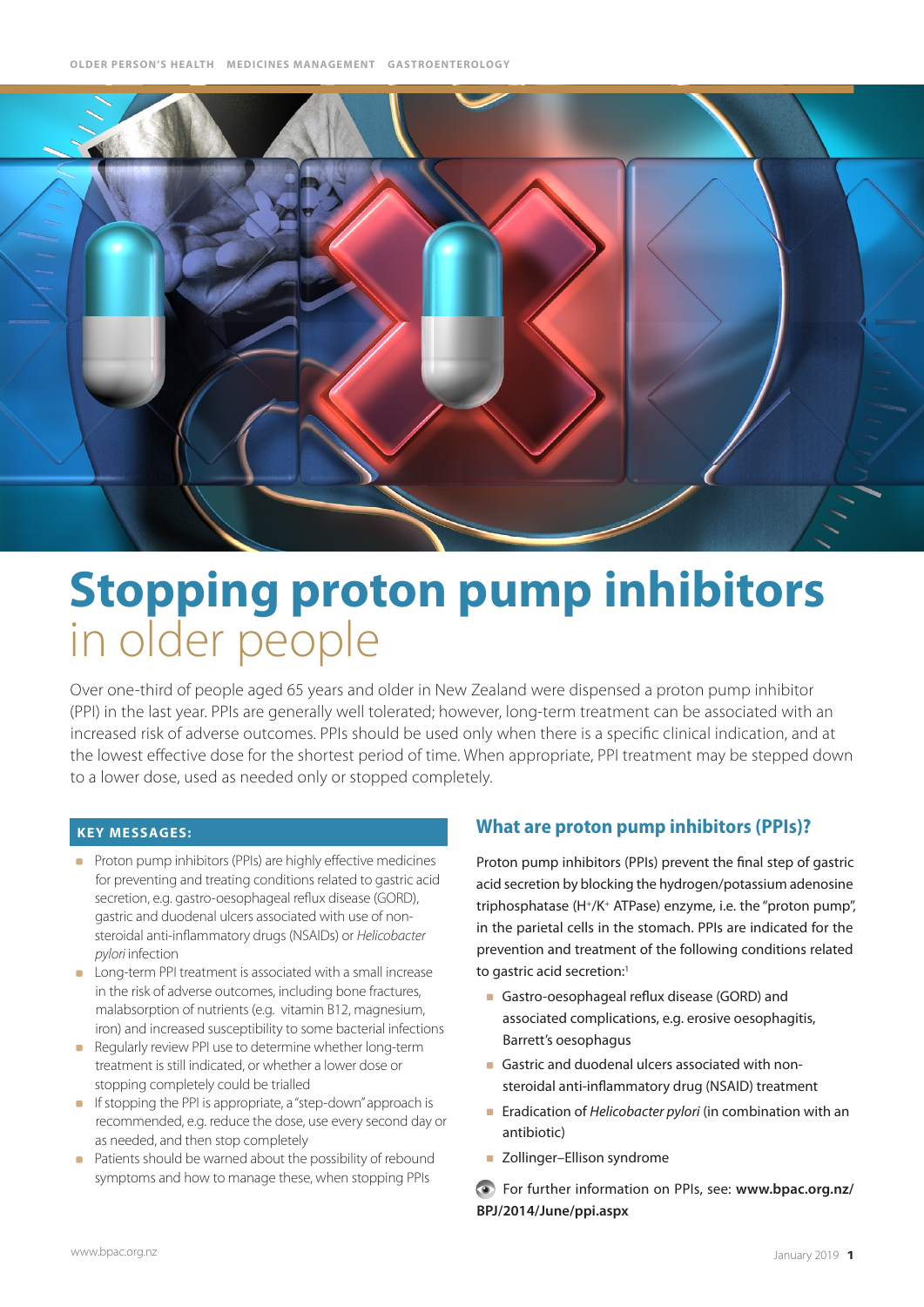#### **Which PPIs are available in New Zealand?**

There are currently three fully subsidised PPIs available in New Zealand: omeprazole, pantoprazole and lansoprazole. Omeprazole and pantoprazole can also be purchased in limited quantities as "Pharmacist Only" medicines at a maximum dose of 20 mg. Rabeprazole is also available with a prescription but is not subsidised.

All of the PPIs available in New Zealand have a similar efficacy when used at the recommended dose for the treatment of GORD and erosive oesophagitis.<sup>2-4</sup> There is some variability between the PPIs in terms of their indications, e.g. only omeprazole and pantoprazole are indicated for the prevention of NSAID-associated ulcers and the treatment of Zollinger-Ellison syndrome, in addition to their other indications.<sup>4</sup> The adverse effect profile is similar for the different PPIs available in New Zealand.<sup>1</sup>

For further information on the indications for a specific PPI, refer to the New Zealand Formulary: **<www.nzf.org.nz>**

#### **PPIs are widely used by older adults in New Zealand**

In 2018, omeprazole was the third most commonly dispensed medicine in New Zealand, after paracetamol and atorvastatin.5 In the 12 months from July, 2017 to June, 2018, approximately 243,000 people aged 65 years and older (34% of this population) were dispensed a PPI.<sup>6</sup> Four times more prescriptions were dispensed for omeprazole than for pantoprazole and lansoprazole combined.<sup>6</sup> The highest number of prescriptions for omeprazole were dispensed to people aged over 80 years, with 339 dispensed prescriptions per 1,000 registered patients in this group compared to 242 dispensed prescriptions in people aged 65 to 69 years.<sup>6</sup>

## **Evidence-based indications for PPI use in older adults**

#### **Gastro-oesophageal reflux disease (GORD)**

The prevalence of GORD increases with age, which may be explained by age-related functional changes to the lower oesophageal sphincter, decreased salivary bicarbonate secretion or the use of medicines that affect sphincter tone, e.g. nitrates, calcium channel blockers, benzodiazepines, anticholinergics and antidepressants.<sup> $7,8$ </sup> The frequency of the typical symptoms of GORD, i.e. heartburn and acid regurgitation, may be reduced in older people, while the presence of atypical symptoms may be increased, e.g. nausea, vomiting, anorexia, dysphagia, respiratory symptoms, belching, dyspepsia, hoarseness, postprandial fullness.<sup>8,9</sup> Older people are more likely to experience complications associated with GORD, e.g. erosive oesophagitis, oesophageal stricture (narrowing of the oesophagus), Barrett's oesophagus and oesophageal cancer.<sup>8, 9</sup>

**Typically, a short-course of treatment with a PPI, i.e. four to eight weeks**, is recommended to provide relief from the symptoms of GORD and allow healing of any associated oesophageal lesions.1, 10, 11 A meta-analysis of seven studies including over 3,000 people found that PPIs provided better relief from heartburn than histamine  $H_2$ -receptor antagonists (relative risk =  $0.66$ ; 95% confidence interval (CI)  $= 0.60 - 0.73$ ).<sup>12</sup>

The expected duration of treatment should be discussed with patients when initiating a PPI so they are aware that it is intended for short-term use. Ongoing treatment may be indicated if symptom resolution has not been achieved or for patients with complications associated with GORD.<sup>13</sup>

For further information on the use of PPIs for the management of GORD, see: **[www.bpac.org.nz/bpj/2014/june/](www.bpac.org.nz/bpj/2014/june/gord.aspx) [gord.aspx](www.bpac.org.nz/bpj/2014/june/gord.aspx)**

**Protection from upper gastrointestinal (GI) tract adverse events associated with NSAID treatment.** NSAIDs increase the risk of gastric or duodenal ulceration and bleeding when used long-term as they reduce the production of gastric mucus which provides protection against erosion by gastric acid.<sup>14</sup> PPIs can be prescribed prophylactically to people who require NSAIDs, including aspirin, long-term and have risk factors for gastrointestinal ulceration or bleeding.1, 13–15 A meta-analysis of 18 studies including over 9,000 people found that concurrent PPI treatment significantly reduced the risk of ulcers in people who were taking NSAIDs (odds ratio =  $0.23$ ; 95% CI = 0.19–0.27).16

Risk factors for GI complications associated with long-term NSAID treatment include:15

- Age  $> 65$  years
- **History of gastric or duodenal ulcers or bleeding**
- Use of other medicines which increase the risk of GI adverse events, e.g. anticoagulants, aspirin, selective serotonin reuptake inhibitors (SSRIs), corticosteroids
- **Co-morbidities, e.g. cardiovascular disease, diabetes,** renal or hepatic impairment
- **Lifestyle factors, e.g. smoking, excess alcohol** consumption

N.B. The use of NSAIDs, including COX-2 inhibitors, is contraindicated in people who have active GI ulceration or bleeding or a history of NSAID-associated GI complications.<sup>1</sup> If possible, NSAIDs should be avoided in people with a history of ulceration or bleeding.<sup>1</sup>

For further information on NSAIDs, see: **[www.bpac.org.nz/](www.bpac.org.nz/BPJ/2013/October/nsaids.aspx) [BPJ/2013/October/nsaids.aspx](www.bpac.org.nz/BPJ/2013/October/nsaids.aspx)**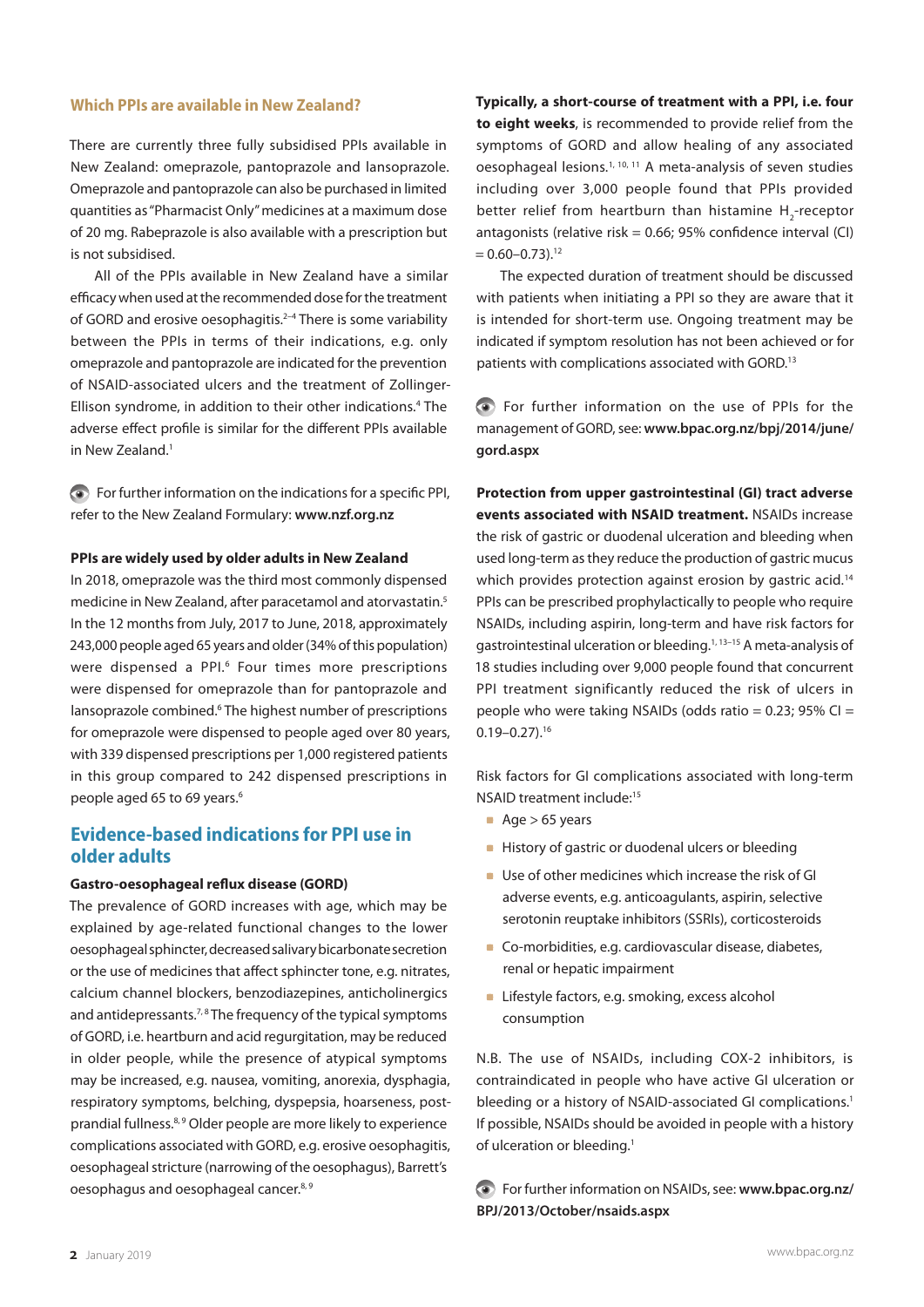For further information on the COX-2 inhibitor, celecoxib, see: **<www.bpac.org.nz/2018/celecoxib.aspx>**

**Treatment of gastric and duodenal ulcers and bleeding.** If

left untreated, the complications associated with ulceration, i.e. bleeding and perforation, are associated with increased mortality.13 Treatment with a PPI for four to eight weeks is recommended to allow healing of gastric and duodenal ulcers.1 A meta-analysis of 24 studies including over 2,500 people found that PPI treatment significantly improved ulcer healing when compared to controls<sup>\*</sup> (odds ratio =  $5.22$ ;  $95\%$  $CI = 4.00 - 6.80$ <sup>16</sup>

\* People receiving a placebo or no treatment

**Treatment of** *Helicobacter pylori* **infection.** *H. pylori* infection causes inflammation of the mucosal layer underlying the epithelial lining of the stomach.18 Some people infected with *H. pylori* may be asymptomatic, while others may develop gastric or duodenal ulceration or bleeding.18 *H. pylori* infection can lead to cancer in the distal (non-cardia) body of the stomach.<sup>18</sup> People of Pacific or Māori ethnicity have an increased risk (3.4 times and 1.9 times, respectively) of *H. pylori* infection compared to people of European ethnicity, which may contribute to the higher rates of gastric cancer in these groups.<sup>19, 20</sup>

For patients who have confirmed *H. pylori* infection, e.g. on a faecal antigen test, one week of eradication treatment with an antibiotic regimen and PPI is recommended.<sup>1</sup>

For further information on testing for H. pylori, see: **[www.](www.bpac.org.nz/BT/2014/May/h-pylori.aspx) [bpac.org.nz/BT/2014/May/h-pylori.aspx](www.bpac.org.nz/BT/2014/May/h-pylori.aspx)**

# **The risks of PPI use in older adults**

PPIs are generally well tolerated when used short-term. The most common adverse effects are headaches or GI disturbances, e.g. diarrhoea or constipation, however, symptoms are usually mild. PPIs may interact with other medicines by altering their absorption or hepatic metabolism, however, in general, this has little clinical significance. Older people can be more susceptible to the effects of medicine interactions due to the presence of frailty and/or the use of multiple medicines. Dose adjustments or switching to another type of PPI may be appropriate for some patients.

To check for specific medicine interactions with PPIs, refer to the New Zealand Formulary: **<www.nzf.org.nz>**

Long-term PPI use has been associated with an increased risk of several adverse outcomes in observational studies, including bone fractures, vitamin B12, magnesium or iron deficiency, *Clostridium difficile* infection and community-acquired pneumonia.13, 22 While causality has not been established and the absolute risk of these adverse effects is generally

## **PPI treatment can mask the symptoms of oesophageal or gastric cancer**

Acid-suppressing medicines such as PPIs can mask the symptoms of upper GI cancers, e.g. oesophageal or gastric cancer. People who present with dyspepsia, including epigastric pain or discomfort, heartburn or regurgitation, with or without bloating, nausea or vomiting, and have red flags (see below) should be referred for endoscopy.<sup>21</sup>

Red flags for oesophageal and gastric cancer include:<sup>21</sup>

- Aged ≥ 50 years at first presentation for people of European ethnicity; aged ≥ 40 years at first presentation for people of Māori, Pacific or Asian ethnicity
- **Family history of gastric cancer**
- GI bleeding
- **Iron deficiency anaemia**
- **Difficulty swallowing**
- **Persistent vomiting**
- **Palpable abdominal mass**
- **Unexplained weight loss**

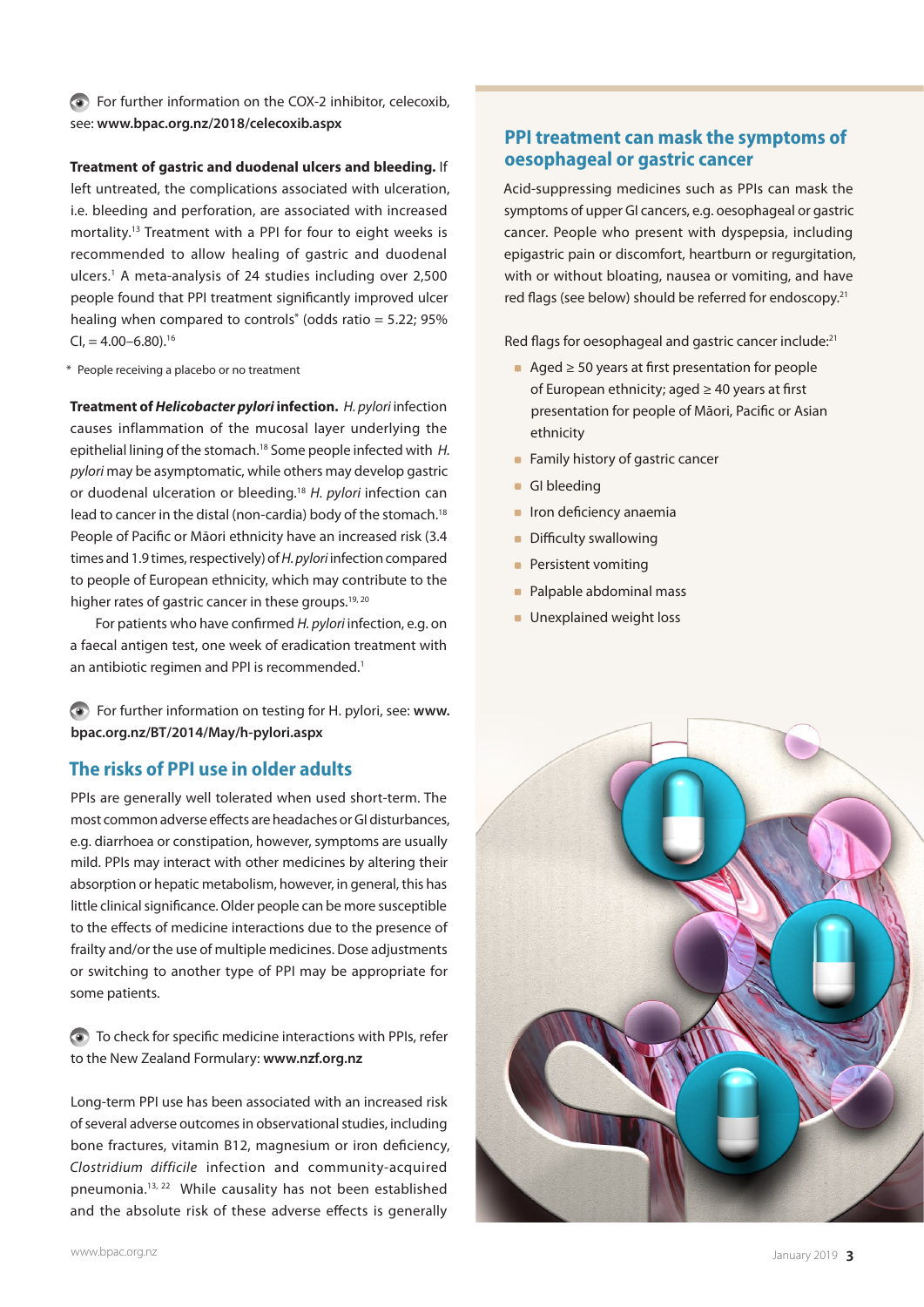## **Adverse effects associated with long-term PPI use**

The risks associated with long-term PPI use include:<sup>13</sup>

**Bone fractures.** A meta-analysis of 18 observational studies including over 240,000 fracture cases found that PPI use was associated with a 33% increase in the relative risk for a fracture at any site.<sup>23</sup> Fractures of the hip and spine were associated with a relative risk increase of 26% and 58%, respectively.<sup>23</sup> The absolute risk increase for a bone fracture is estimated to be 0.1% to 0.5% per year for an individual patient.<sup>13</sup>

**Malabsorption of nutrients.** Gastric acidity is important for the absorption of dietary protein-bound vitamin B12 and minerals ingested as salts, e.g. calcium, iron, magnesium.13 A meta-analysis of five studies found a significant association between use of an acid-lowering medicine, i.e. PPIs or histamine receptor 2 antagonists, for ten months or longer and vitamin B12 deficiency (hazard ratio =  $1.83$ ;  $95\%$  CI =  $1.36-2.46$ ).<sup>22</sup> Observational studies have reported an increased risk of hypomagnesaemia in patients taking PPIs (pooled relative risk  $= 1.43$ ; 95% CI  $= 1.08 - 1.88$ ).<sup>24</sup> A case-controlled study of over 450,000 people in the United States found that PPI use for two or more years was associated with iron deficiency (adjusted odds ratio = 2.49;  $95\%$  CI = 2.35-2.64).<sup>25</sup> This was a dose dependent effect and the association decreased when the medicine was stopped.<sup>25</sup> Acid suppression by PPIs may reduce the absorption of insoluble calcium salts, e.g. calcium carbonate.<sup>26</sup> However, if dietary calcium intake is adequate, this should only be a minor effect.<sup>26</sup> Absorption of soluble calcium salts, e.g. calcium citrate, or calcium absorption from milk and cheese are unaffected by gastric pH.26

*Clostridium difficile* **infection.** The acid-lowering effect of PPIs can promote *C. difficile* proliferation in the large intestine, leading to diarrhoea.<sup>9</sup> The relative risk for community-acquired *C. difficile* infection is increased by 50% in people taking PPIs, however, the low incidence of this bacterial infection means the absolute risk increase is estimated to be 0.09% per year.13

**Community-acquired pneumonia.** The acid-lowering effects of PPIs is thought to allow proliferation of bacteria in the stomach, which may then move up into the oesophagus to be aspirated and cause lower respiratory tract infection, e.g. pneumonia.22 A study of over 75,000 people aged 60 years and older in primary care in the United Kingdom found there was a significant association between PPI use longer than one year and pneumonia (adjusted hazard ratio =  $1.82$ ; 95% confidence interval (CI)  $= 1.27 - 2.54$ <sup>27</sup>

**Chronic kidney disease.** PPI use has been associated with chronic kidney disease and end-stage renal disease.[28] A meta-analysis of five studies\* including over 600,000 people reported that the risk of chronic kidney disease and end-stage renal disease were 16% and 39% higher, respectively, in people taking PPIs compared to those who did not.28 The risk of chronic kidney disease increased with the duration of PPI treatment.<sup>28</sup> The estimated absolute risk increase of chronic kidney disease for an individual patient per year is 0.1% to 0.3%.<sup>13</sup>

\* Adjustment for confounding factors, including concurrent NSAID treatment, differed between the studies included in this metaanalysis.

For further information on PPIs and acute interstitial nephritis and acute kidney injury, see: **[www.bpac.org.nz/](www.bpac.org.nz/BPJ/2016/July/update.aspx) [BPJ/2016/July/update.aspx](www.bpac.org.nz/BPJ/2016/July/update.aspx)**

**Dementia.** The association between PPI use and dementia is unclear. Some studies have reported an increased risk, however, the failure to control for potentially significant factors, e.g. family history of dementia, hypertension, physical exercise, may have confounded the analysis.<sup>13, 29</sup>

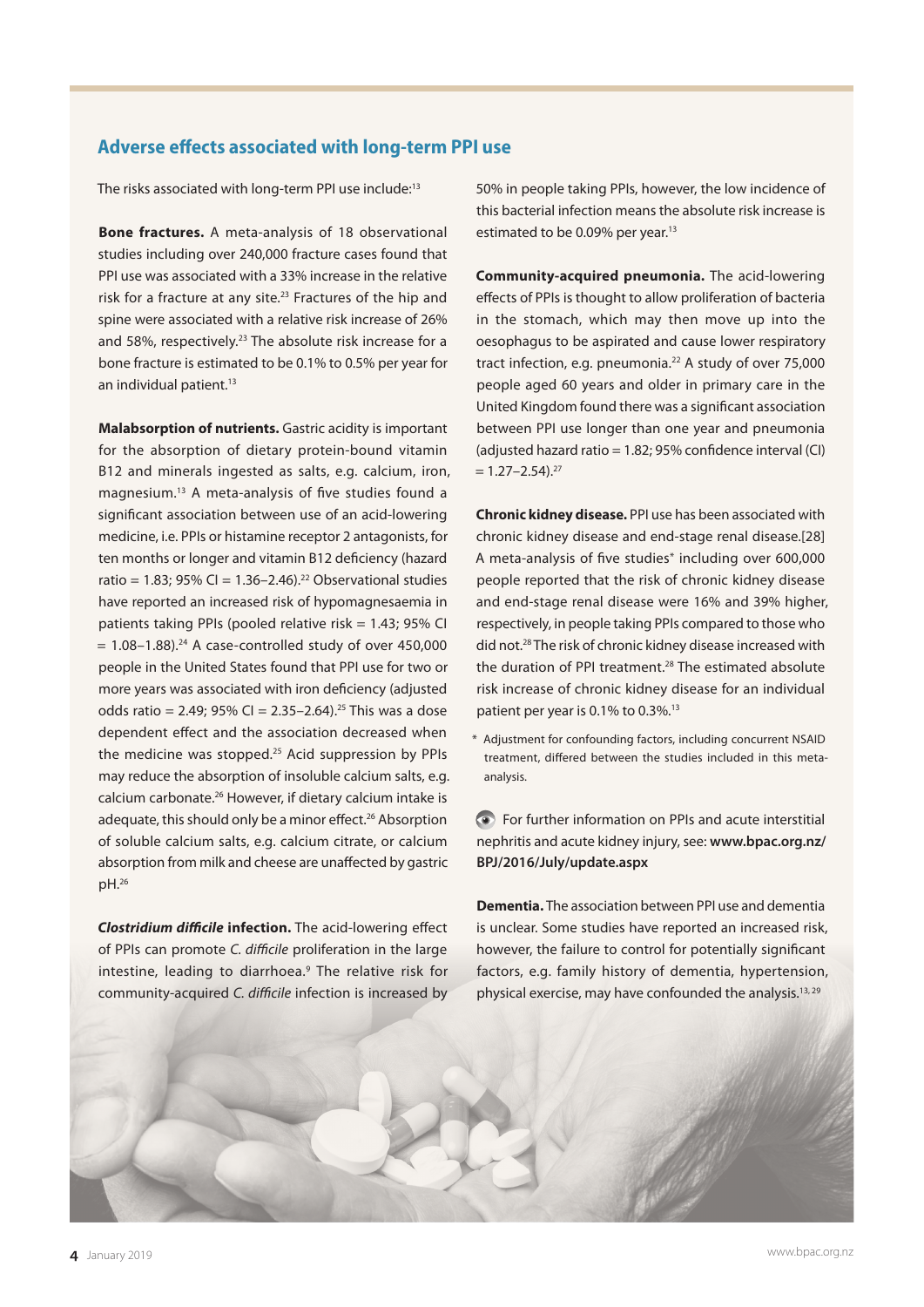considered to be low (see: "Adverse effects associated with long-term PPI use), each practice is likely to have a number of patients taking PPIs, some of whom may be more susceptible to these adverse outcomes due to co-morbidities, medicines use or the presence of frailty.

## **Managing the risks associated with long-term PPI treatment**

**Fracture risk.** Some older people taking PPIs may be more vulnerable to fractures than others, e.g. increased risk of falls due to frailty. Ensure that patients with risk factors for osteoporosis maintain adequate vitamin D and calcium intake, and that strategies to reduce the risk of falls are in place, e.g. avoiding medicines associated with a risk of falls and/or recommending exercises to improve strength and balance, the use of walking aids and installing hand rails at home.

For further information on frailty and falls, see: **[www.bpac.](www.bpac.org.nz/2018/frailty.aspx) [org.nz/2018/frailty.aspx](www.bpac.org.nz/2018/frailty.aspx)**

For further information on osteoporosis, see: **[www.](www.osteoporosis.org.nz/clinical-guidance/) [osteoporosis.org.nz/clinical-guidance/](www.osteoporosis.org.nz/clinical-guidance/)**

**Nutrient deficiencies.** A balanced diet including foods that contain vitamin B12, magnesium and iron should be sufficient to avoid nutrient deficiencies for most people taking a PPI longterm, and routine monitoring of magnesium or vitamin B12 levels is not recommended.13 If patients are not able to meet their daily intake requirements of these nutrients through diet alone, supplementation may be appropriate.

For further information on hypomagnesaemia associated with PPI use, see: **[www.bpac.org.nz/BPJ/2013/April/](www.bpac.org.nz/BPJ/2013/April/hypomagnesaemia.aspx ) [hypomagnesaemia.aspx](www.bpac.org.nz/BPJ/2013/April/hypomagnesaemia.aspx )**

**Infection risk.** While the increased absolute risk of *C. difficile* infection is low, other factors such as recent antibiotic exposure and hospitalisation add to this risk.<sup>22</sup> Evaluation of the risk versus benefit of long-term PPI treatment should be considered for patients with multiple risk factors.<sup>22</sup> Encourage pneumococcal vaccination for all older people, including those taking PPIs long-term.

## **Reviewing long-term PPI use**

PPI use should be periodically reviewed to determine whether long-term use is still indicated. For people who are taking multiple medicines, stopping unnecessary treatment with a PPI has the added benefit of reducing the number of medicines they are taking, i.e. the "pill burden", and may improve adherence to their regimen of medicines that are necessary.

An audit of PPI prescribing for general practitioners can be found here: (link to the new PPI audit)

#### **Consider whether stopping is appropriate**

It may be appropriate to discontinue PPI treatment in some patients, such as:10

- **Patients who have been taking a PPI for a minimum of** four weeks and have had a complete resolution of their symptoms
- Where the risks associated with ongoing treatment outweigh the benefits (negative risk/benefit ratio)
- Where ongoing use is not indicated, e.g. prescribed for ulcer prophylaxis and the NSAID has been stopped

For some patients, long-term treatment with a PPI is indicated and withdrawal of the medicine is not appropriate, e.g. Barrett's oesophagus, chronic NSAID treatment or erosive, ulcerative or stricturing (narrowing of the oesophagus) GORD that has been confirmed by endoscopy.<sup>1, 13</sup> However, periodic review of PPI treatment is recommended to ensure that the lowest effective dose is being used to manage their symptoms.<sup>13</sup>

## **Remind patients about lifestyle strategies for managing GORD symptoms**

Lifestyle strategies that can help to minimise reflux symptoms include:<sup>10, 30</sup>

- Weight loss for people who are obese or overweight
- **Smoking cessation**
- Avoiding foods that exacerbate symptoms, e.g. alcohol, coffee, and spicy, fatty or acidic foods
- **Eating smaller meals and avoiding meals three to four** hours before bedtime
- **Elevating the head of the bed, but without using extra** pillows as this may worsen symptoms by increasing intra-abdominal pressure
- Relaxation to reduce stress and anxiety

### **Stepping down PPIs**

A "step down" approach may be considered for people who have been prescribed a PPI, are no longer experiencing symptoms and/or where withdrawing the PPI is appropriate, i.e. long-term PPI treatment is not required. Stepping down involves gradually reducing the dose over time, e.g. two to four weeks, before stopping the medicine completely.

#### **Inform patients about possible rebound symptoms**

Stopping PPI treatment can cause rebound acid hypersecretion, leading to the transient appearance of symptoms such as indigestion, heartburn or regurgitation.<sup>31</sup> The low-acid environment induced by PPI treatment increases gastrin production (hypergastrinaemia) in order to stimulate gastric acid secretion and decrease the gastric pH.31 When the PPI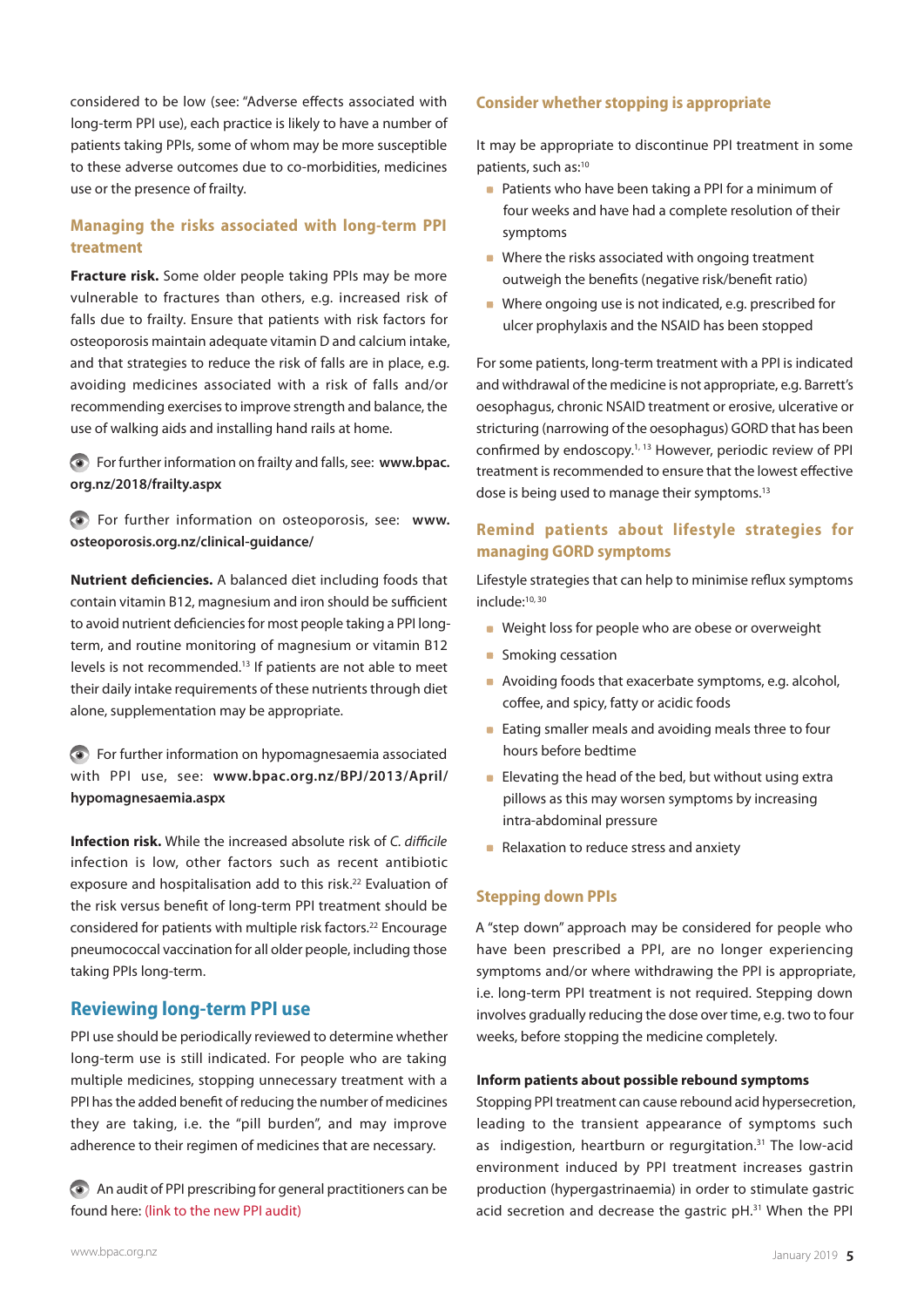is withdrawn, there is no longer a mechanism to suppress gastric acid secretion and this increase in acidity causes rebound symptoms which are often indistinguishable from the symptoms of GORD.<sup>31</sup> The process of stepping down should help to minimise these symptoms, particularly if used alongside lifestyle modifications (see: "Lifestyle strategies for managing GORD symptoms"). Other treatments may also be used in the short-term to help manage these rebound symptoms, e.g. a histamine  $H_2$  receptor antagonist or an antacid/alginate (see: "Stepping down PPIs").<sup>10</sup>

It is difficult to predict how long the acid rebound effects might last and it likely relates to the length of time the patient was taking a PPI.32 Data from a small study carried out in the United States found that gastrin levels normalised within the first month of discontinuing PPI treatment in patients who had been taking a PPI for four or eight weeks.<sup>24</sup>

#### **A stepping down protocol**

There are several approaches to stepping down PPI treatment and there is no evidence that one protocol is superior to another.10 The process of withdrawing a PPI should be individualised to the patient and guided by the presence or absence of symptoms at each step. Some patients may only require one step down before they can stop their PPI, others may require several steps down and the use of other treatments to manage rebound symptoms. Some patients may continue to use a PPI as needed for the occasional symptoms of GORD.<sup>10, 13</sup>

A protocol for stepping down can be carried out over two to four weeks as follows:1, 10, 32

- **Step 1**: Establish the patient's regular PPI requirements
- **Step 2:** Halve the daily dose of the PPI or change the frequency of dosing, e.g. from twice daily to once daily or from daily use to alternate days. Patients who have been on a high dose are likely to require a second or third step-down to reach the lowest dose, e.g. 10 mg on alternate days.
- **Step 3:** Stop the PPI

If at any stage during the step-down process, or after stopping, acid reflux symptoms occur, trial a histamine H<sub>2</sub>-receptor antagonist, e.g. ranitidine, 150 mg twice daily,\* or an antacid, e.g. aluminium hydroxide tablets, or a medicine that contains an antacid and an alginate.†

**Histamine H<sub>2</sub>-receptor antagonists** decrease the secretion of gastric acid by inhibiting the action of histamine at the  $H<sub>2</sub>$ receptors on gastric parietal cells. These medicines are generally less effective than PPIs for the long-term management of GORD as they only block one of the pathways involved in the stimulation of gastric acid secretion, however, they may provide short-term relief in patients who are stopping PPI treatment and are experiencing mild rebound symptoms.<sup>12</sup>  $H_2$ -receptor antagonists can cause adverse reactions affecting the central nervous system that older people in particular may be more susceptible to, e.g. headache, dizziness confusion or delirium<sup>8</sup>

**Antacids** neutralise stomach acid, while **alginates** form a viscous raft that floats on the stomach contents.<sup>1</sup> Antacids that contain an anti-foaming agent, e.g. aluminium hydroxide in combination with simeticone, may also provide relief from the symptoms of heartburn and indigestion.<sup>1</sup>

If despite these measures, symptoms persist, e.g. more than three times per week or for longer than one month, and are affecting the patient's quality of life, consider returning to the previous PPI dose and if appropriate, testing for H. pylori.<sup>10</sup>

- \* Half the normal dose is recommended for patients with renal impairment, refer to the New Zealand Formulary for further details: **www.nzf.org.nz**
- † Acidex contains an antacid and alginate and is available partially subsidised. The high sodium content in some of these medicines may not be suitable for patients with renal or hepatic impairment, refer to the New Zealand Formulary for further details: **www.nzf.org.nz**